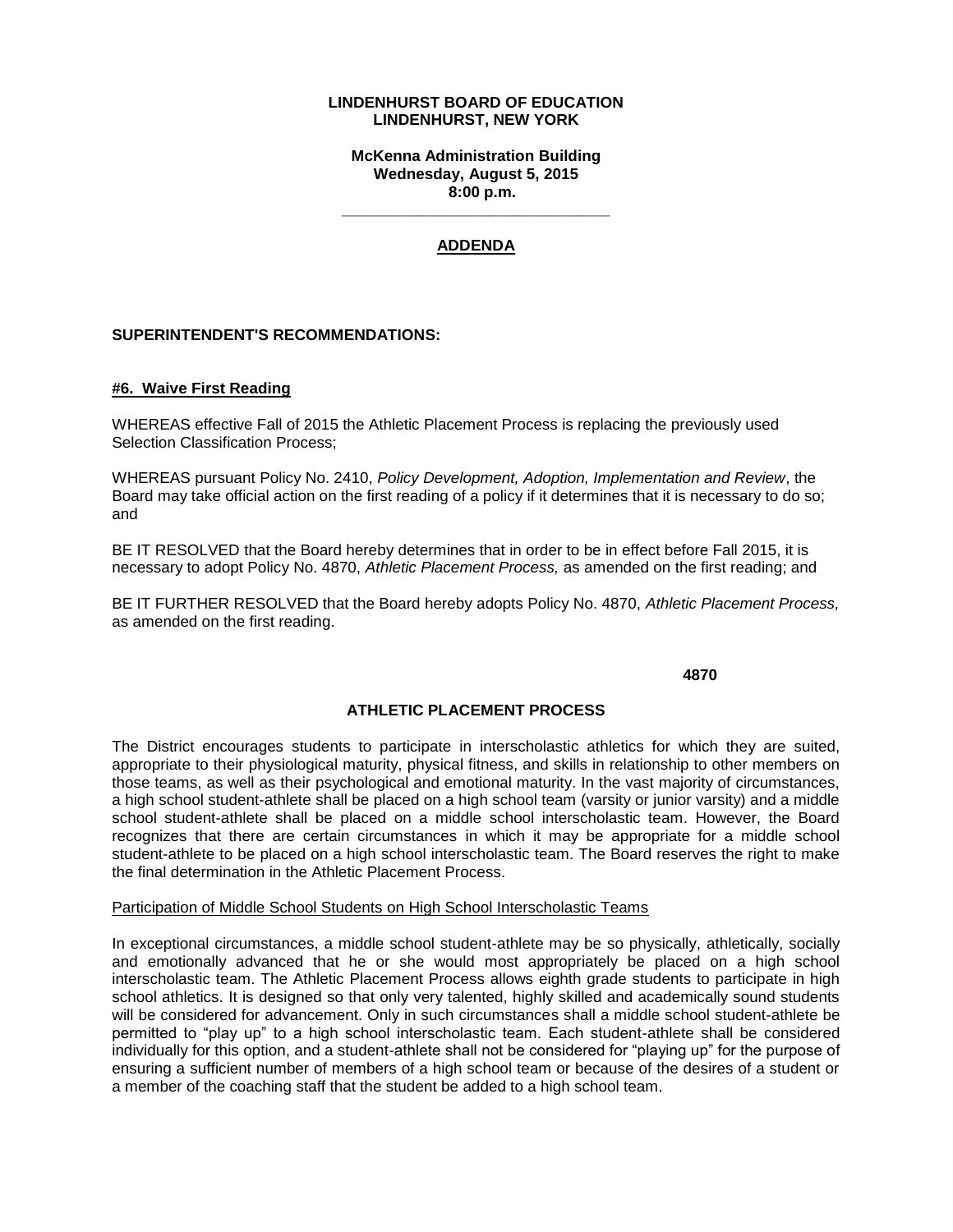Students in the eighth grade shall be permitted to be evaluated through the APP for all non-contact sports [bowling, cross-country, golf, gymnastics, swimming & diving, tennis, track & field, and badminton]; and contact sports [basketball, baseball, field hockey, lacrosse, soccer, football, softball, volleyball, competitive cheerleading, and wrestling].

No eighth grade student will be permitted to "play up" unless he or she has successfully completed all medical, physical, and athletic testing set forth in the Athletic Placement Process. Prior to the administration of such medical, physical and athletic testing to a student, the District shall determine that the student is a suitable candidate for consideration for "playing up," in accordance with the process and procedure established by the Superintendent of Schools, which may be amended or modified from time to time.

The determination of whether an eighth grade student-athlete shall be permitted to participate on a high school interscholastic team shall be made in accordance with the Athletic Placement Process, this policy, and the process and procedures established by the Superintendent of Schools in accordance with this policy. The District's decision that a middle school student-athlete shall not be permitted to "play up" shall be final.

The evaluation process will consist of the following steps:

1. The parent/guardian must submit written permission for the child to participate in the evaluation process to the Director of Athletics.

2. The middle school principal, after consultation with guidance counselor/teachers, must certify that the student possesses appropriate social and emotional maturity and that his/her academic performance is up to potential. (The process could end at this step for some students.)

3. The Athletic Director should confirm that the student is suitable for consideration, which includes the likelihood that the student would play in at least 50% of the games.

4. The school physician will determine a student's physical maturity level, and compare the physical size of the student in relation to that of the students against whom the student wishes to compete. If the student is determined to have attained the appropriate physical maturity level and comparable physical size for the desired sport and level, the student may proceed with step 5. If the student is determined to **not** have attained an appropriate physical maturity level for the desired sport and level, **the process stops**.

5. The sport coach will rely on past personal observations and may consider input from the student's former coaches to complete the evaluation. If the coach is unfamiliar with the student, the sport coach may wish to observe the student in a physical education class.

6. Physical fitness training must be done by a certified physical education teacher who is **not** a coach of the sport for which the student will be trying out. The President's Physical Fitness Test has been selected as the test for this process, and the student must meet the 85th percentile level for their age in 4 out of 5 test components. For bowling and golf students are not required to complete a physical fitness test.

*Exception to the physical fitness test requirement: Students who desire to try out for bowling or golf teams are not required to complete the physical fitness testing.* 

7. The results of the three evaluations will be sent to the director of physical education/athletics. **Only students who pass all parts of the Athletic Placement Process are permitted to try out.**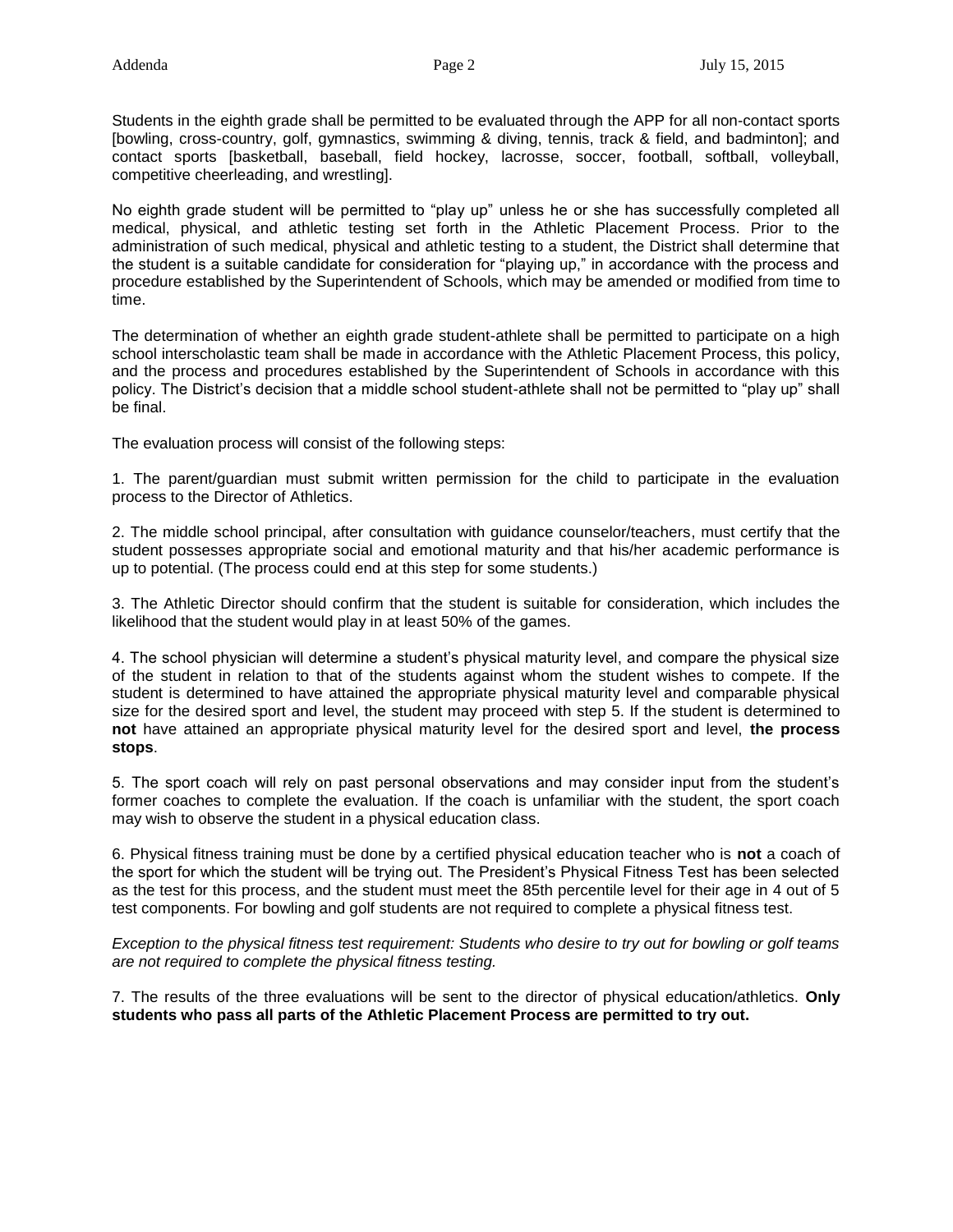**8. Except for bowling and golf,** students are allowed to try out for the sport and level requested or students must return to the modified level of competition.

**Bowling:** Any eighth grade student may be given the opportunity to try out for a junior varsity or varsity bowling team. At the completion of the try-out sessions, which must include nine games bowled over a three-day period, if the individual's bowling average puts him/her in the top eight of your bowlers, he/she is eligible for the team.

**Golf:** Any eighth grade student may be given the opportunity to try out for a junior varsity or varsity golf team. At the completion of the tryout sessions, which must include 18 holes golfed over a three-day period (the first three days of the individual's tryout when the course is accessible), if the individual's golf average puts him/her in the top 8 of your golfers, he/she is eligible for the team.

9. The Athletic Director must maintain all records of students who have successfully completed the APP. Items to be kept in the student's file are: Parent/Guardian Permission and Result letters; Maturity Evaluation and Medical Director Form; Physical Fitness results; Coach's Sport Skill Evaluation.

10. The District will notify Section XI and keep a permanent file for each student who qualifies in the director's office.

Motion: \_\_\_\_\_\_\_\_\_\_\_\_\_\_\_\_\_ Second:\_\_\_\_\_\_\_\_\_\_\_\_\_\_\_\_

Yes \_\_\_\_\_\_\_\_\_\_\_\_\_ No \_\_\_\_\_\_\_\_\_\_\_\_ Abstained \_\_\_

**\*\*\*\*\*\*\*\*\*\*\*\*\*\*\*\*\*\*\*\*\*\*\*\*\*\*\*\*\*\*\*\*\*\*\*\*\*\*\*\*\*\*\*\*\*\***